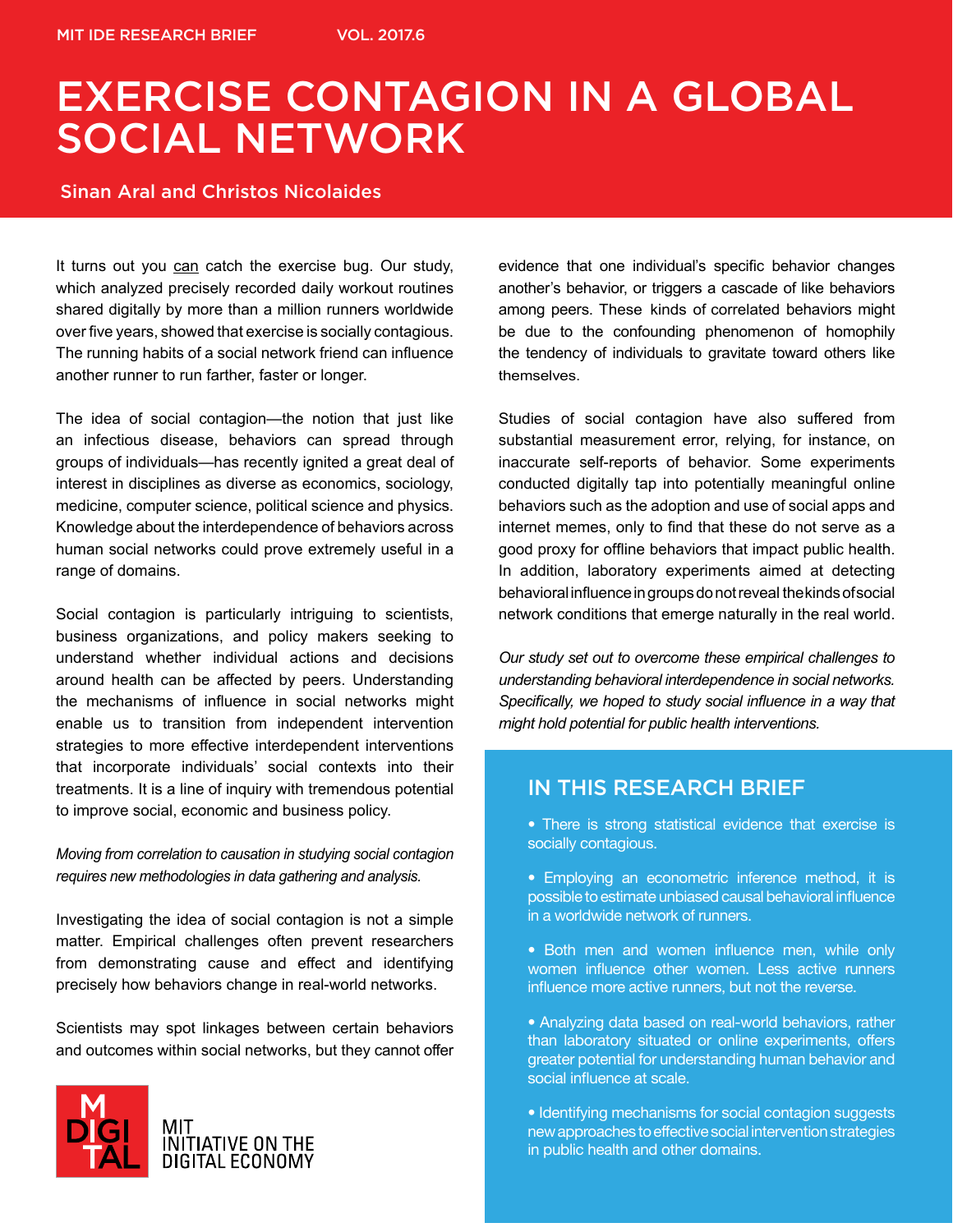### Sinan Aral and Christos Nicolaides

We sought data on actual exercise behaviors and real relationships interacting in their natural states, with the goal of examining generalized peer effects, such as the effect of individuals' overall exercise behaviors on their friends. By exploiting naturally occurring, rather than experimentally created, random variation across network ties, we identified causal social influence in these networks.

We gained access to a proprietary data set of  $~1.1$ million individuals who ran ~359 million kilometers in a global social network of runners over five years. This data set contained the daily distance, duration and pace of, as well as calories burned, during runs undertaken by these individuals, as recorded by a suite of digital fitness-tracking devices.

### EMPIRICAL CHALLENGES OFTEN PREVENT RESEARCHERS FROM DEMONSTRATING CAUSE AND EFFECT AND IDENTIFYING PRECISELY HOW BEHAVIORS CHANGE IN REAL-WORLD NETWORKS.

The data also tracked  $\sim$ 3.4M social network ties formed among runners to connect and keep track of each other's running behaviors. Ties in this network linked runners who followed each other's running habits. Running information was not self-reported. When a run was completed, it was immediately digitally shared with a runner's friends. Runners could not choose which runs they shared but rather comprehensively shared all new running information with their friends upon connecting their device to the platform.

These data gave us unique insight into the daily, coevolving running and social network patterns of these individuals over five years. Estimating progressively more sophisticated statistical models, we found correlations between an individual's running behavior



### *Deploying an econometric methodology enabled the study to rule out confounding bias.*

But to find evidence of actual causation of behaviors, we needed to rule out the possibility of bias created by social processes such as homophily. To accomplish this, we leveraged an inference technique used by econometricians to identify causal effects across a variety of phenomena, called the instrumental variables (IV) framework.

To adapt the IV framework to our network setting, we needed to identify a naturally occurring source of variation in individuals' running behavior that was uncorrelated with the behavior of their peers. For our purposes, the weather was an ideal instrument. As social ties span geographies, our data record many relationships in which peers experience uncorrelated weather. In these relationships, the weather experienced by one person is an excellent source of external variation that perturbs her running behavior without affecting the running behavior of her geographically distant friends.

Using records of daily global temperature and precipitation patterns experienced by the runners over time, recorded by more than 47,000 weather stations in 196 countries, we were able to estimate causal social influence effects in running behavior.

#### FINDINGS

Our results showed unmistakable evidence of social contagion. Runners paid attention, and responded to, the specifics of their peers' workouts. For instance, if an individual increased the customary distance of a run, so would a friend, even by a few tenths of a kilometer. We found that runners were more influenced by peers whose

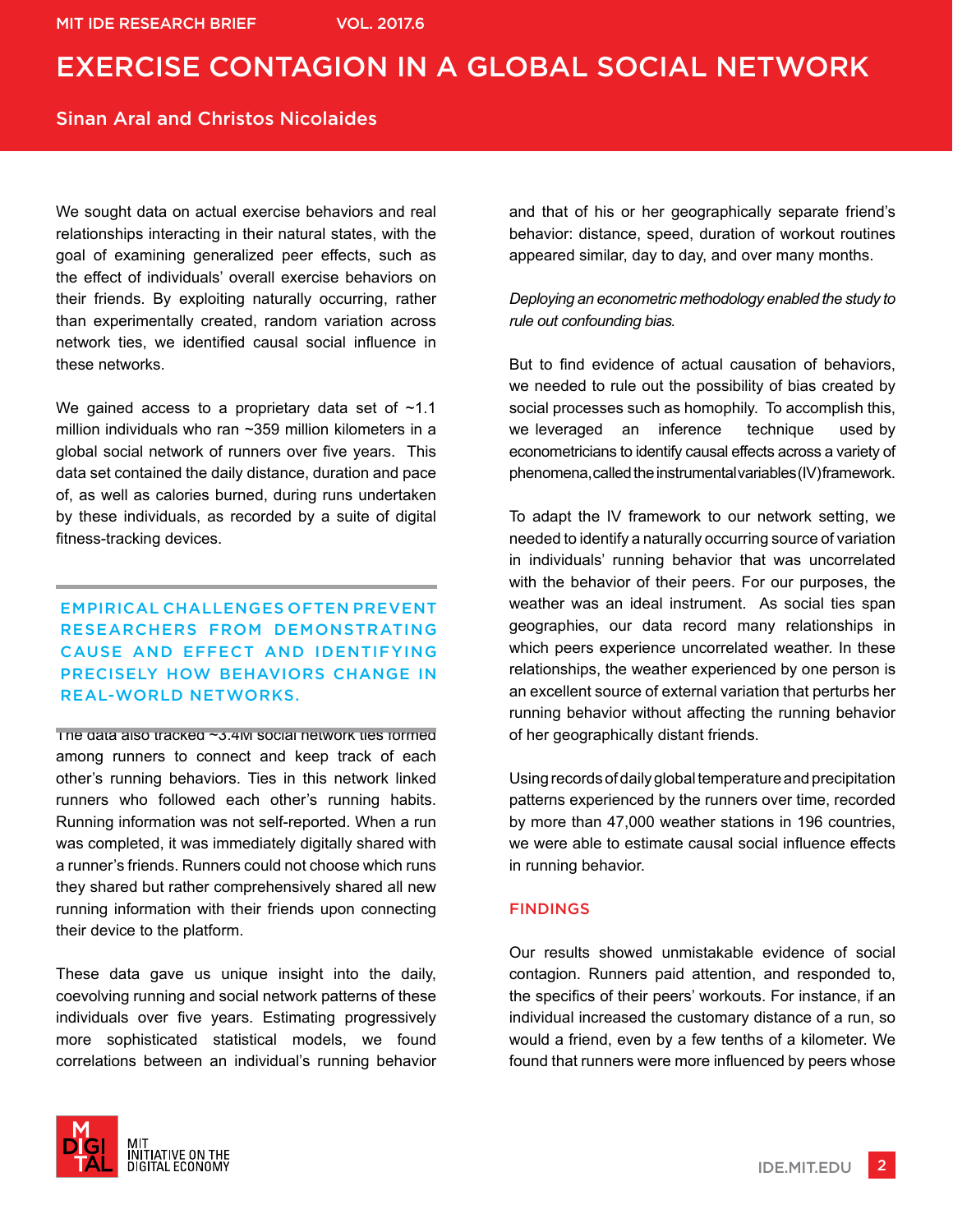### Sinan Aral and Christos Nicolaides

performance was slightly, but not far worse, than their own, as well as by those who performed slightly, but not far better, than they did.

In the context of exercise, a debate exists about whether we make upward comparisons to those performing better than ourselves or downward comparisons to those performing worse than ourselves.

Comparisons to those ahead of us may motivate our own self-improvement, while comparisons to those behind us may encourage competitive behavior to establish one's own superiority. Our findings are consistent with both arguments, but the effects are much larger for downward comparisons than for upward comparisons.

### AS SOCIAL TIES SPAN GEOGRAPHIES, OUR DATA RECORD MANY RELATIONSHIPS IN WHICH PEERS EXPERIENCE UNCORRELATED WEATHER.

We also found strong evidence that social influence depends on gender relations. Men strongly influence men, and women moderately influence both men and women. But women runners seemed indifferent to the workouts of male network friends, and changed their training regimens only in response to female network friends. This may be due to gender differences in the motivations for exercise and competition. For example, men report receiving and being more influenced by social support in their decision to adopt exercise behaviors, while women report being more motivated by selfregulation and individual planning. Moreover, men may be more competitive and specifically more competitive with each other.

Our analysis also showed that the number of mutual friends shared by runners strongly affected their running behaviors. People along this social chain keenly People along this social chain keenly monitored each other,



rewarding positive behaviors (such as a longer or faster run), and sanctioning misbehavior (such as shortening runs or shirking exercise altogether).The number of friends amplified opportunities for social reinforcement or disapproval.

#### **CONCLUSION**

Our study demonstrates the importance of moving beyond conventional approaches to understanding social influence in human behaviors. Research aimed at developing a robust, generalizable and precisely measured understanding of human health interdependence must examine data on actual behaviors and real relationships interacting in their natural states. People simply do not behave the same way in a laboratory or online as they do in the real world.

Our study also suggests the broad importance of not focusing exclusively on average social effects. Different subsegments of the population react differently to social influence. Such differences suggest that policies tailored for different types of people in different subpopulations will be more effective than policies constructed with only average treatment effects in mind.

With specific, detailed measurements of social influence, we believe it will be possible not just to test the validity of theories of contagion, but to generate realistic projections of the outcomes of social and behavioral policy interventions.